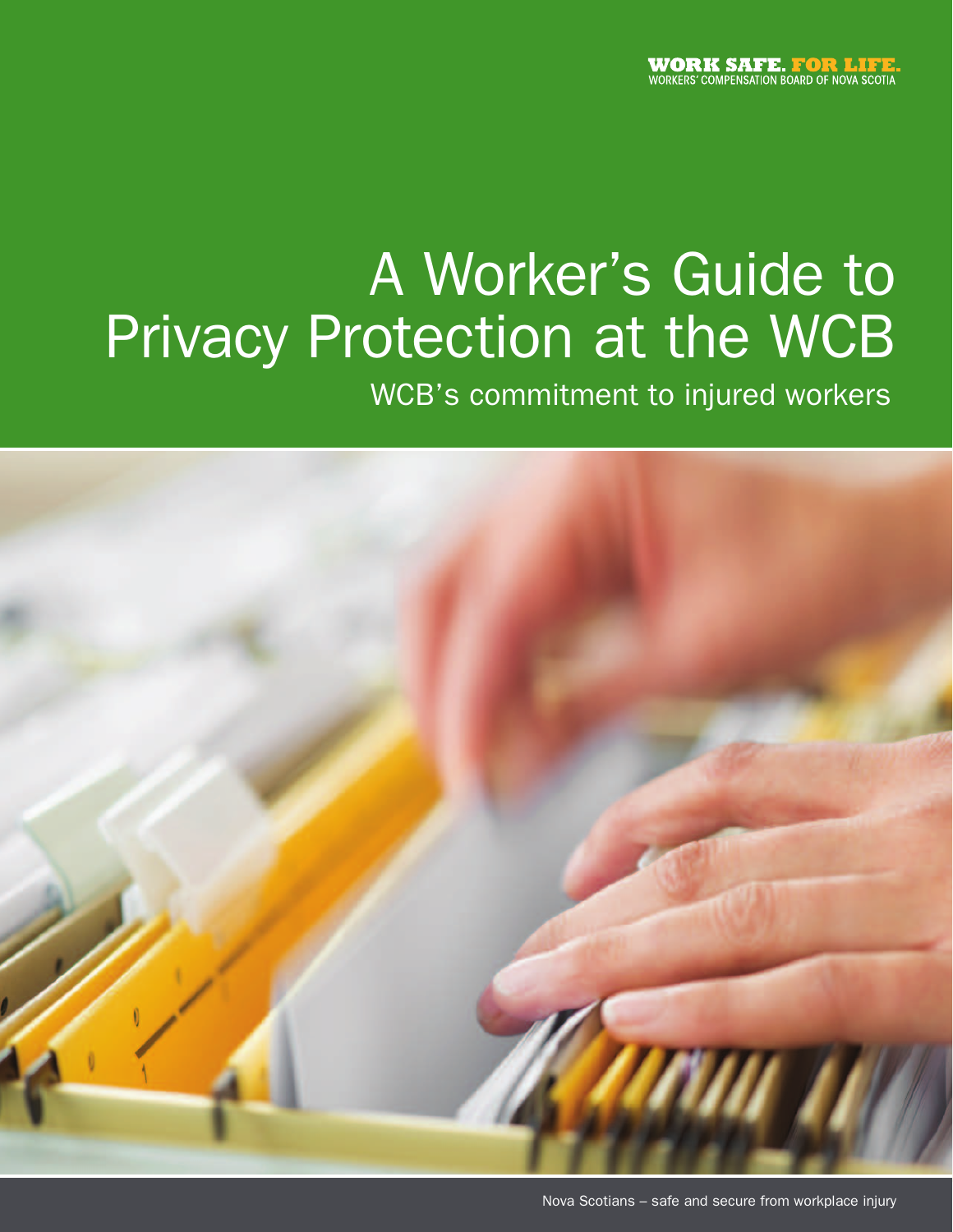### WCB's commitment to injured workers

When you have a workplace injury claim with the Workers' Compensation Board of Nova Scotia (WCB), your personal information is in our care. It is the responsibility of all WCB employees to maintain your privacy and protect your personal information. The WCB's Chief Executive Officer is ultimately accountable for the WCB's compliance with privacy legislation and policy.

This guide is intended to help you understand your privacy rights, and how the WCB collects, uses and protects your personal information. For more detailed information about the WCB's approach to privacy protection, visit **wcb.ns.ca** or contact our Privacy Coordinator at 902-491-8923.

#### Your privacy rights

*You have the right to:*

- Know what information we have in our records about you.
- Access or obtain a copy of your records.
- Know who has access to your records and for what reasons.
- Request a correction of your records.
- Be informed of our information protection policies and talk to us about them.
- Provide feedback if you feel we are not following our policies or if you have concerns.
- Ask us not to share your personal information with certain individuals. We will not share your information unless we are permitted or required by law to do so.
- Be informed if your personal information is stolen, lost or improperly accessed.

#### What is "personal information"?

Personal information is recorded information about an identifiable individual. Most of the information in your WCB claim file is considered personal information and includes, but is not limited to, your name, address, telephone number, marital status, medical records, SIN number, income/benefits, and bank account number. Depending on the types of benefits and services you are receiving from the WCB, it may also include education, financial, criminal or employment history.

#### Collecting, using, and accessing your personal information

The WCB only collects, uses, and accesses the personal information needed to make decisions about your claim for compensation, pay earning loss benefits, support your recovery, and assist you in a safe and timely return to work. To do this, we collect basic personal information about you (e.g. name, address, phone number, social insurance number), as well as medical information (e.g. physician reports, test results, hospital records).

The WCB makes every effort to keep your personal information as accurate, complete, and up-to-date as possible when we first collect it, and as needed on an ongoing basis. If your personal information has changed, please call 1-800-870-3331 to have it updated.

#### Disclosing your personal information

In some circumstances, the WCB needs to disclose your personal information to someone else in order to make a decision on your claim, or help you return to work in a safe and timely manner. We only disclose your information when required or permitted by law. In circumstances where disclosure is not permitted by law, the WCB must obtain your consent before releasing any information.

Here are some examples of circumstances where the WCB is permitted by law to disclose personal information:

#### To you, the injured worker

- If you have received a decision on a claim, you have the right to request (in writing) a copy of your WCB claim file.
- • If the WCB believes your claim file contains a document with medical information that could be harmful to you without the advice or counsel of your physician, the WCB will release the document to your physician and tell you that we have done this.
- If you provide written consent, the WCB may provide copies of correspondence to your authorized representative (e.g. a lawyer, injured worker representative, or spouse).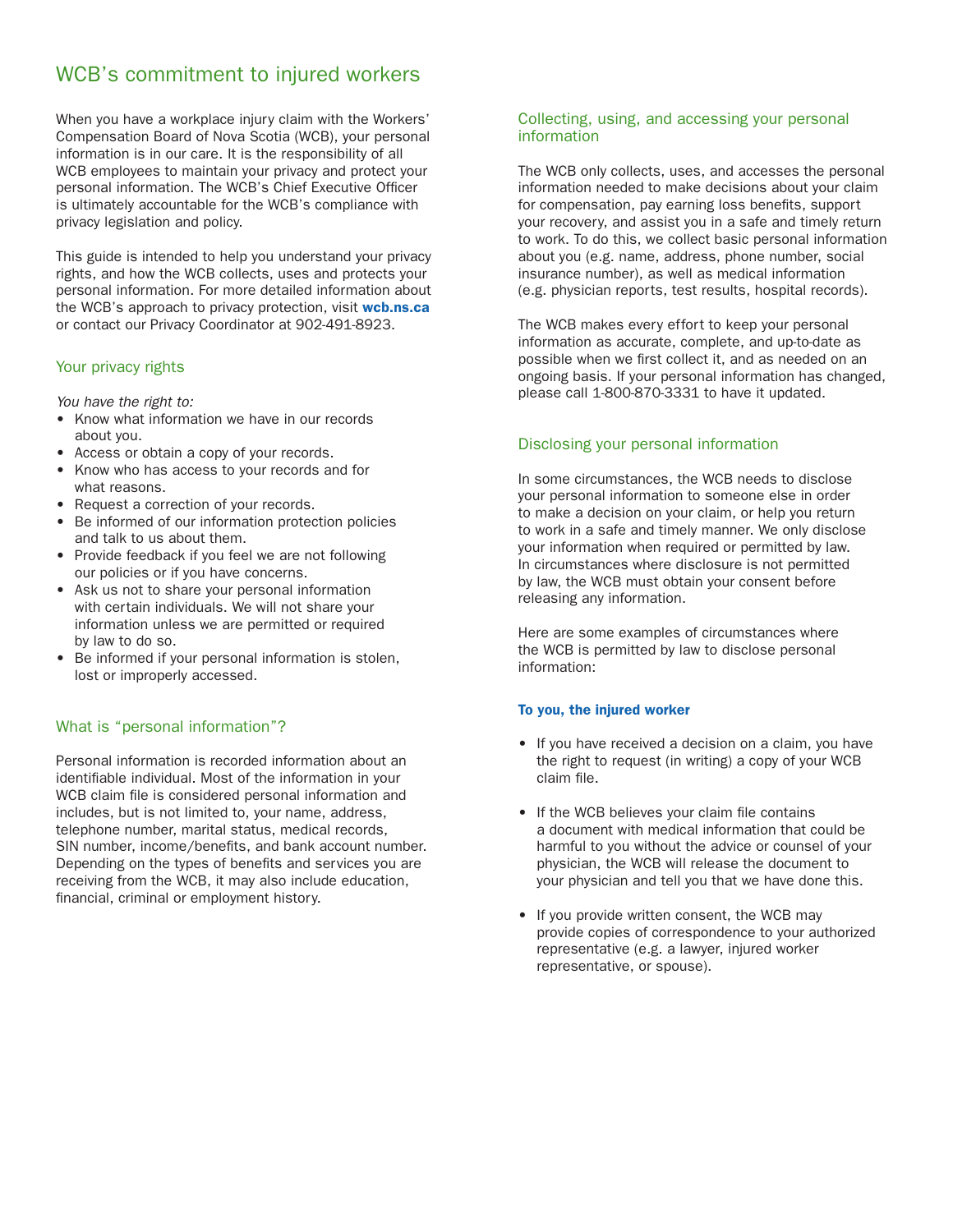#### To WCB staff and health care/service providers

- • WCB employees need to access your personal information to determine eligibility for benefits, manage recovery, and assist your return to work.
- All claim file information is considered confidential and access to an injured worker's information by WCB staff is on a need-to-know basis. All WCB employees receive privacy training and sign a confidentiality agreement.
- WCB service providers (e.g. physicians, physiotherapists, chiropractors) involved in your claim receive information about you so they can provide medical opinions, manage your recovery, and support your return to work. In addition to the professional codes of conduct many health care providers are required to follow, the WCB also uses contractual agreements with them to protect your privacy.

#### To your employer

- Your employer is entitled to receive a copy of the decision related to your claim for compensation.
- • They are also entitled to request, under *Policy 10.3.5 Access by Employers to Information Contained in Clients' Claim Files*, claim file documents relevant to an appealable decision. As well, under Section 193 of the *Workers' Compensation Act*, an employer may also request documents relevant to an appeal where they are participating. As required by the policy, the WCB will review the claim file documents, determine which documents are relevant, and release those documents to your employer.
- • Under the *Workers' Compensation Act* and the *Nova Scotia Human Rights Act*, your employer plays an important role in helping you return to work. To support this role, the WCB may disclose claim file information to your employer, including medical information, as part of the return to work process. The WCB will only release necessary and relevant information that is related to your workplace injury. The information released relates to your readiness for a safe and timely return to work as well as the safety of your co-workers.

#### To government departments or agencies, associations, or research entities

- • The WCB, under authority of the *Freedom of Information and Protection of Privacy Act* and the *Workers' Compensation Act*, may enter into information sharing agreements with government departments or agencies, associations, or research entities (a "party"). These agreements may include the sharing of personal information. Examples of government departments the WCB has agreements with are Human Resources and Skills Development Canada and the Nova Scotia Department of Community Services.
- When the WCB enters into one of these agreements, the WCB requires the other party to the agreement to have safeguards in place to protect/disclose an injured worker's personal information.
- Sometimes, the WCB is required by another law to protect/disclose an injured worker's personal information. For example, the *Maintenance Enforcement Act* requires the WCB to release personal information to the Nova Scotia Department of Justice for the purposes of enforcing child support orders.

#### Keeping your personal information safe and secure

The WCB is committed to protecting your personal information and preventing privacy breaches. A privacy breach is when an injured worker's personal information is disclosed to someone who does not have the legal right to receive the information. The WCB believes even one privacy breach is one too many.

The WCB protects an injured worker's personal information by putting in place safeguards and procedures to prevent unauthorized access, collection, use, disclosure, and disposal. These include administrative, technical and physical safeguards. Examples include:

- Privacy training for all staff
- • Limiting access to staff members who are required to have access to carry out their jobs
- Verifying the identity of persons requesting access to personal information
- Building security
- Confidentiality agreements signed by all staff • Password protection, encryption and firewalls
- on computers
- Procedures and practice directives related to the transfer of personal information via fax/email and the removal of information from the country.